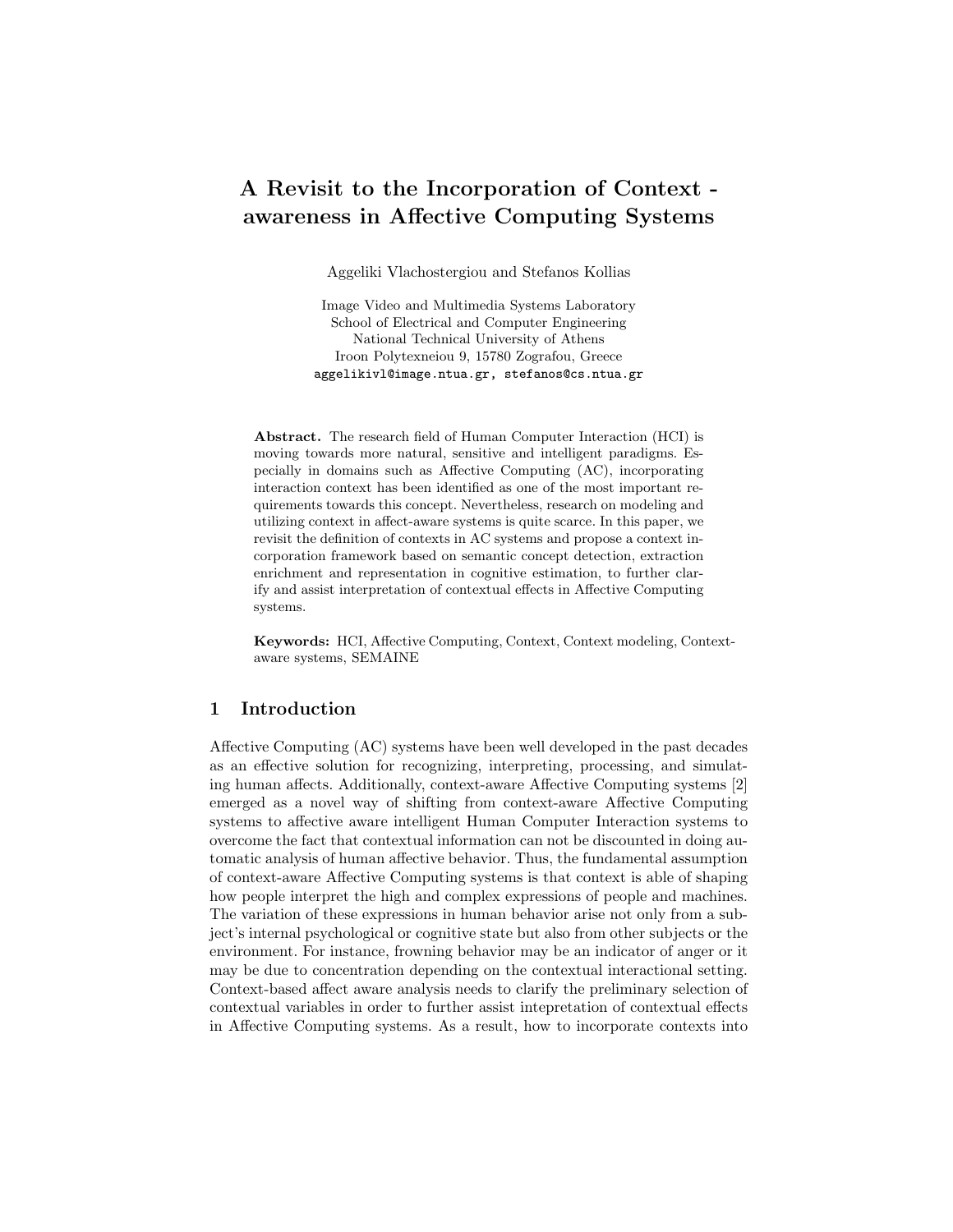Affective Computing systems is always a research question in this domain. However, prior to that, which variables should be considered as contexts is still under question.

Currently, several context-aware Affective Computing systems [5] have been developed but very few research went back to discuss the definition of contexts. And researchers simply blend location, identities of people around the user, environment, social interaction etc. and other variables together to consider them as contexts, which further creates the confusion on which should be the first decisions to be made prior to creating context-aware automatic affect analysis systems. The definition and exploration of context are not only related to the selection of contextual variables in Affective Computing systems, but are also relevant to the interpretation of contextual effects based on the outcomes or findings in the experiments. It is obvious that the academic area focuses more on the development of effective context-aware Affective Computing systems, but ignores the identification of contexts and interpretation of contextual effects in recent years.

This paper is organized as follows: Section 2 provides an overview of how the term context has been studied so far in various disciplines. Section 3 presents an overview of my research and the preliminary findings in my previous work. Section 4 discusses my plan for achieving my overall objective for the remainder of my doctoral work and finally, Section 5 concludes by summarizing the impact and relevance of the proposed approaches to the field of context-aware Affective Computing.

## 2 Related Work

Actually contexts have been studied in various disciplines, such as ubiquitous computing, contextual advertising, social signal processing, HCI, gaming, mental health etc., where the definition differs resulting in a different understanding of contexts among those areas. In context-aware Affective Computing systems, the earliest research papers [5] may bring us to look back upon almost ten years ago; however, the field has yet to agree on the definition of context. Several researchers simply blend verbal content (semantics), knowledge of the general interactional setting, discourse and social situations and other variables together and consider all of them as contexts, which further creates confusion on which should be the most appropriate contextual parameter w.r.t context-aware Affective Computing systems (Figure 1).

The most commonly used definition is the one given by Abowd et al. in 1999 [1], "context is any information that can be used to characterize the situation of an entity. An entity is a person, place, or object that is considered relevant to the interaction between a user and an application, including the user and applications themselves." This definition hardly limits the set of variables that can be taken into account, and it is still ambiguous without clear guidelines to select appropriate variables in AC systems.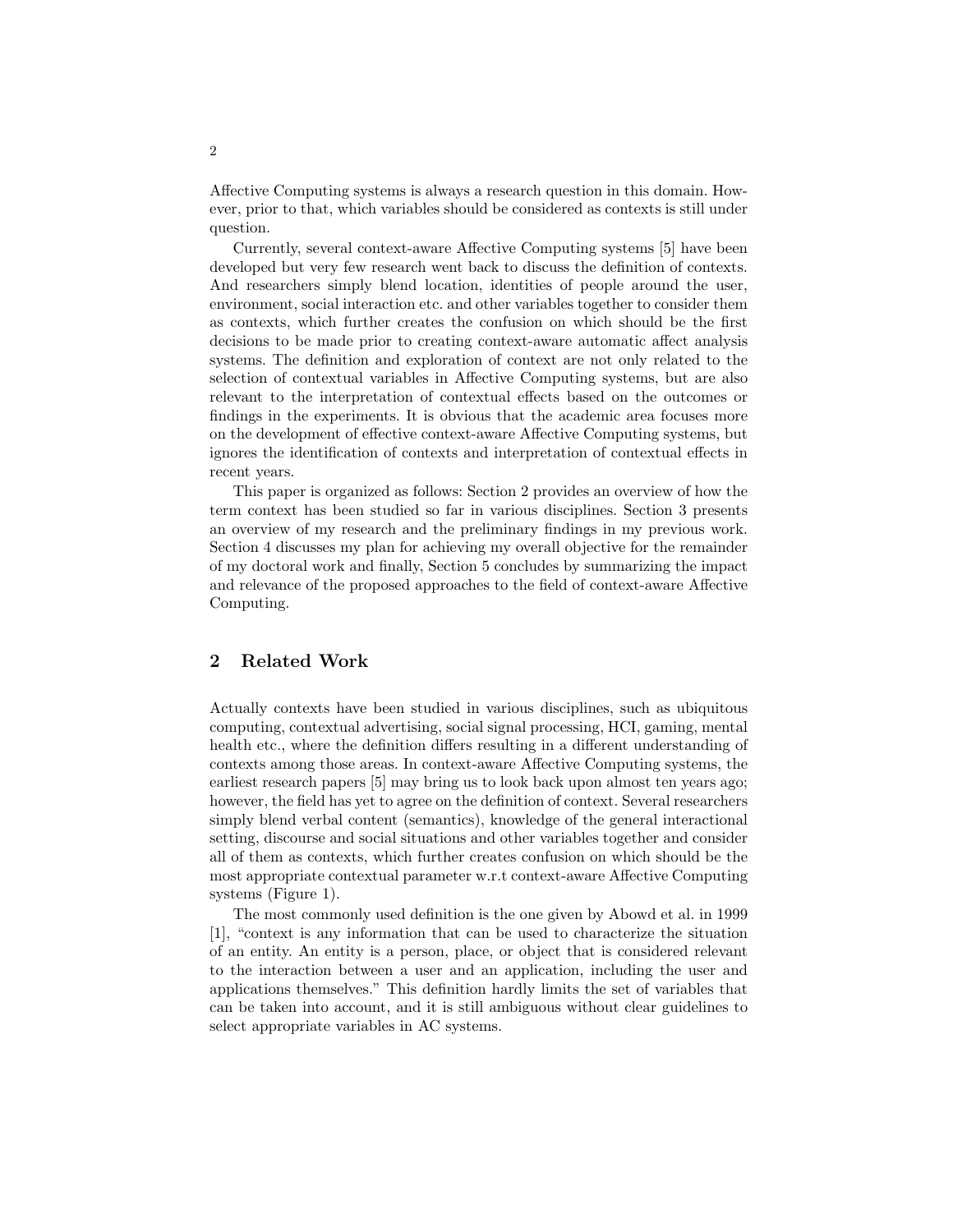

Fig. 1: Number of variables that have been considered so far as contextual parameters in the area of Affective Computing.

Apparently, the definition and selection of contexts is a domain-specific problem, where classification of contextual variables is a typical way to put different variables in categories but it is still not general enough and not flexible in interpreting the contextual effects. The debate or discussion may be finally ended by the idea proposed by Duric et al. [3], which is known as W5+ formalization and incorporates context corresponing to the answering of the following important aspects of context: Who you are with (e.g. dyadic/multiparty interactions), What is communicated (e.g., (non)-linguistic message), How the information is communicated (the persons affective cues), Why, i.e., in which context the information is passed on, Where the user is, What his current task is, How he/she feels (has his mood been polarized changing from negative to positive?) and which (re)action should be taken to satisfy humans needs).

Unfortunately, so far the efforts on human affective behavior understanding are usually context independent [6]. In light of these observations, understanding the process of a natural progression of context-related questions when people interact in a social environment could provide new insights into the mechanisms of their interaction context and affectivity. The Who, What, Where context-related questions have been mainly answered either separately or in groups of two or three using the information extracted from multimodal input streams [6]. Thus, as of date, no general W5+ formalization exist, due to the fact that current systems which answer to most of the W questions are founded on different psychological theories of emotion. Recent research on progressing to the questions of "Why" and "How" has led to the emerging field of sentiment analysis, through mining opinions and sentiments from natural language, which involves a deep understanding of semantic rules proper of a language.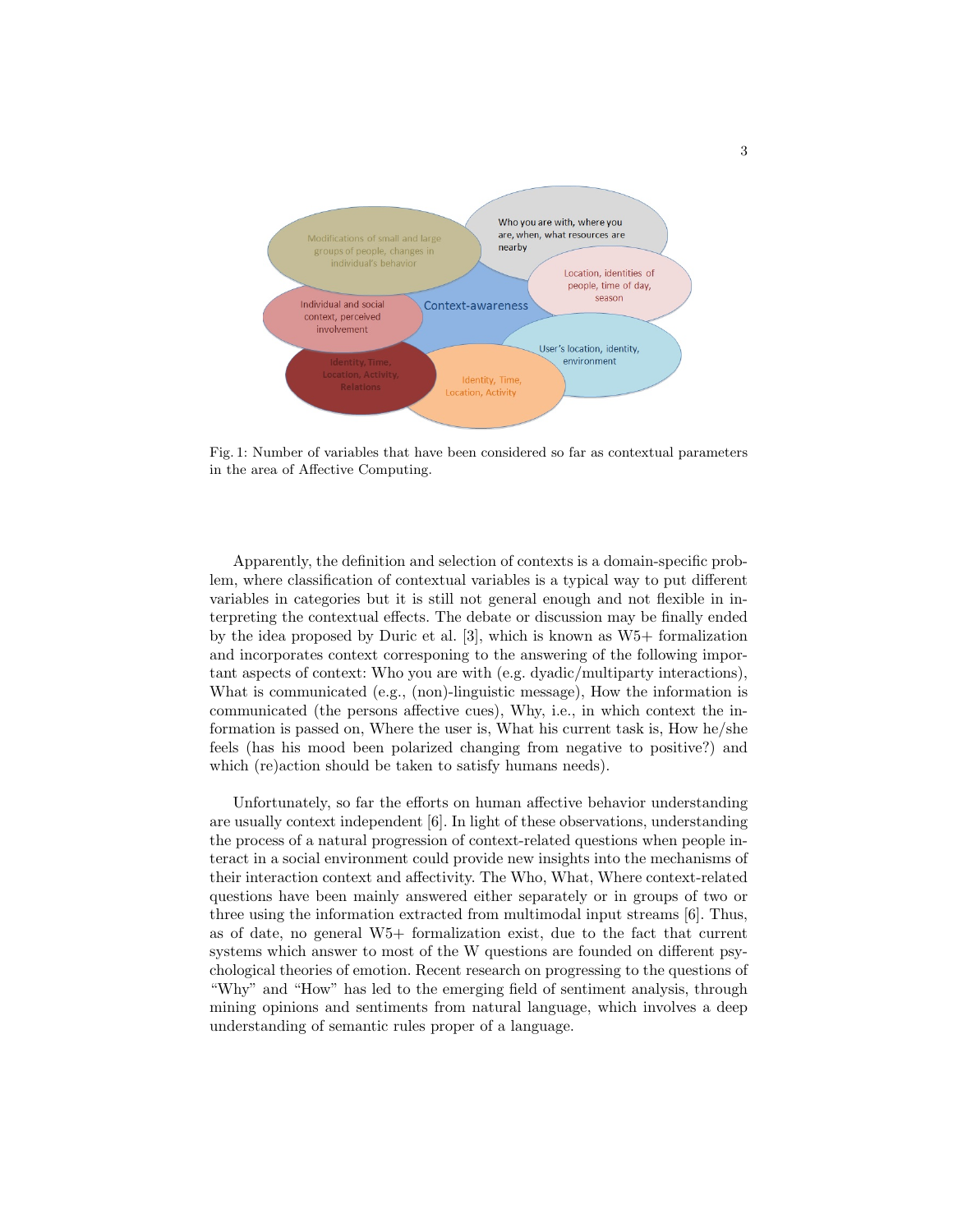## 3 Preliminary Work

The key objective of my PhD research is to computationally identify, automatically extract and incorporate contextual information into affect aware recognition frameworks, with the aim of identifying context-aware emotional-specific patterns.

#### 3.1 Context identification Framework

To fulfill the need of understanding whether and how context is incorporated in automatic analysis of human affective behavior, we propose a novel contextaware incorporation framework (Fig. 2) which (i): includes detection and extraction of semantic context concepts, (ii): better enriches a number of Psychological Foundations with sentiment values and (iii): enhances emotional models with context information and context concept representation in appraisal estimation [11].

As a first step, our preliminary results are focused on bridging the gap at concept level by exploiting semantics, cognitive and affective information, associated with the image verbal content (semantics), which for the needs of our research is the contextual interactional information between the user and the operator of the SEMAINE database [8], keeping fixed the "Where" context-related question. This context concept-based annotation method, that we are examining, allows the system to go beyond a mere syntactic analysis of the semantics associated with fixed window sizes<sup>1</sup>. In most of traditional annotation methods, emotions and contextual information are not always inferred by appraisals and thus contextual information about the causes of that emotion is not taken into account [6].

#### 3.2 Approach

In this section, our preliminary results of our proposed semantic context concept extractor, are described in details in [11], and their application to indicative examples validate our proposed approach are presented:

A. Data Corpus: The model here is confronted with the SEMAINE corpus [8]. This audiovisual corpus comprises manually-transcribed sessions with natural emotional displays. These sessions are recordered from two individuals, an operator and a user, interacting through teleprompter screens from two different rooms. The emotions were elicited with the sensitive artificial listener (SAL) framework, where the operator assumes four personalities aiming to elicit positive and negative emotional reactions from the user. Agent's utterances are constrained by a script, however, some deviations to the script occur in the database.

4

 $1$  The window length corresponds to 16 conversational turns and is displayed on figures for future visualization purposes.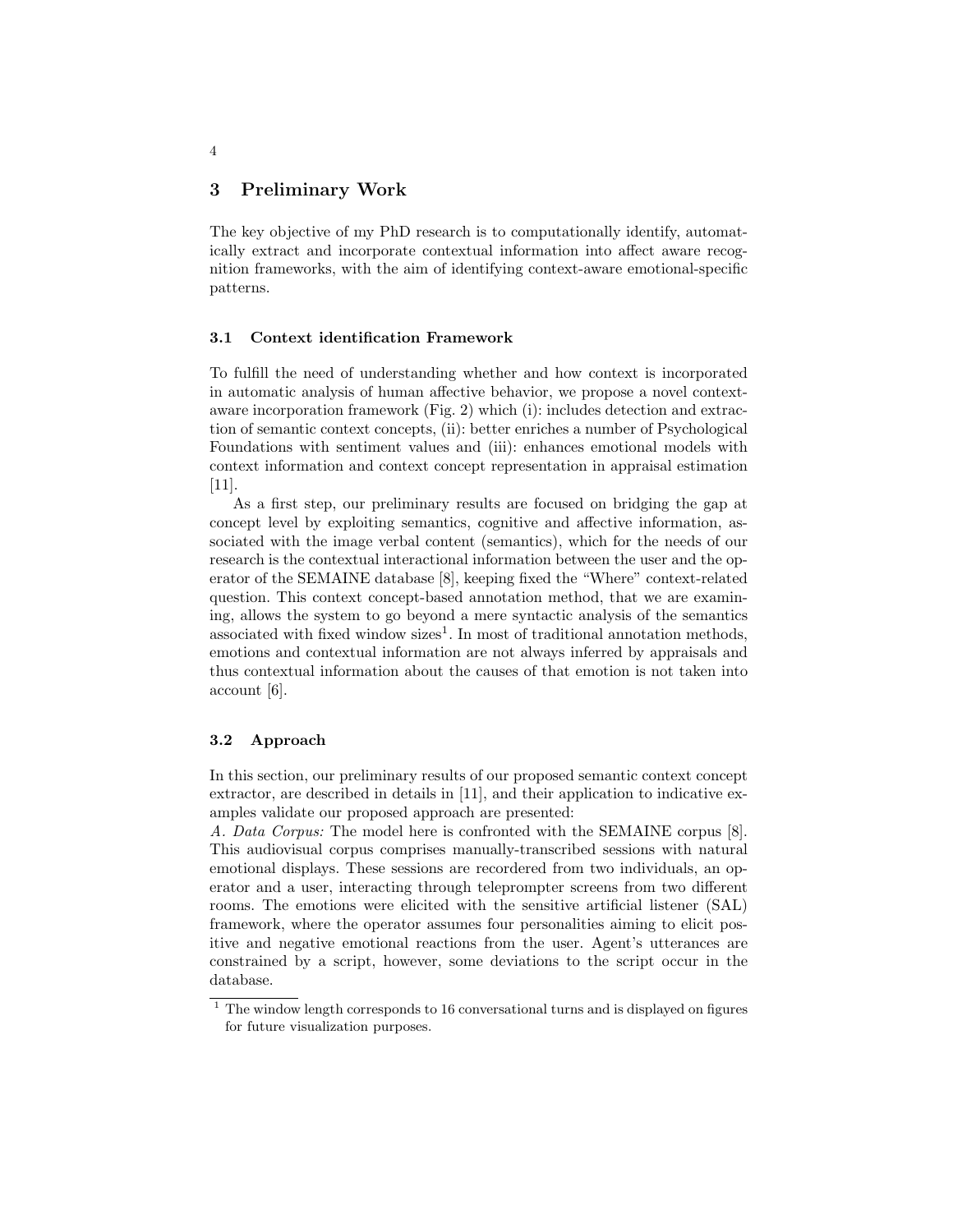

Fig. 2: System's Overview: (a) We discover semantic context concepts from verbal content (semantics) associated with SEMAINE dataset and (b) represent each one with multi-word expressions, enhanced with sentiment values (c) to enrich a number of Psychological Foundations (d). We finally show that this proposed approach could show a clear connection between semantics, cognitive and affective information prediction (e).

B. Pre-Processing: The pre-processing submodule firstly interprets all the affective valence indicators usually contained in the verbal content of transcriptions, such as special punctuation, complete upper-case words, exclamation words and negations. Handling negation is an important concern in such scenario, as it can reverse the meaning of the examined sentence. Secondly, it converts text to lower-case and, after lemmatizing it, splits the sentence into single clauses according to grammatical conjunctions and punctuation.

These n-grams are not used blindly as fixed word patterns but are exploited as reference for the module, in order to extract multiple-word concepts from information-rich sentences. So, differently from other shallow parsers, the module can recognize complex concepts also when irregular verbs are used or when these are interspersed with adjectives and adverbs, for example, the concept "buy easter present" in the sentence "I bought a lot of very nice Easter presents".

C. Semantic context concept parser: The aim of the semantic parser is to break sentences into clauses and, hence, deconstruct such clauses into concepts. This deconstruction uses lexicons which are based on sequences of lexemes that represent multiple-word concepts extracted from ConceptNet, WordNet [9] and other linguistic resources.

Under this view, the Stanford Parser<sup>2</sup> has been used according to Python NLTK<sup>3</sup>; a general assumption during clause separation is that, if a piece of text contains a preposition or subordinating conjunction, the words preceding this function or are interpreted not as events but as objects. Secondly, dependency

<sup>2</sup> http://nlp.stanford.edu:8080/parser/

<sup>3</sup> http://nltk.org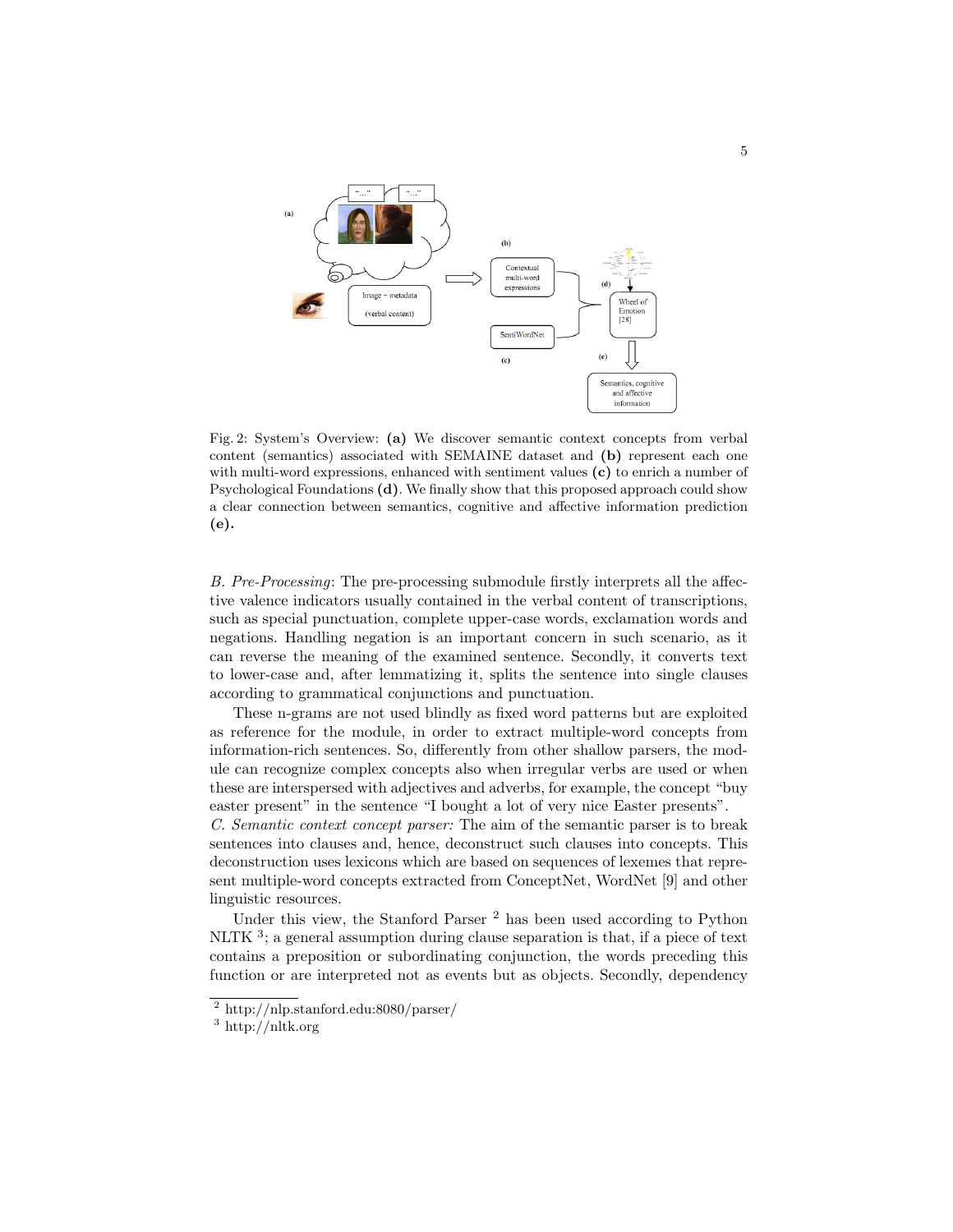structure elements are processed by means of Stanford Lemmatizer for each sentence. Each potential noun chunk associated with individual verb chunks is paired with the stemmed verb in order to detect multi-word expressions of the form "verb plus object". The pos-based bigram algorithm extracts concepts, but in order to capture event concepts, matches between the object concepts and the normalized verb chunks are searched. It is important to build the dependency tree before lemmatization as swapping the two steps result in several imprecisions caused by the lower grammatical accuracy of lemmatized sentences. Each verb and its associated noun phrase are considered in turn, and of more concepts is extracted from these.

D. Opinion and Sentiment Lexicon: Current approaches to concept-level sentiment analysis mainly leverage on existing affective knowledge bases such as ANEW, WordNet-Affect and SentiWordNet [4]. However, for the needs of our current work, we use the SentiWordNet, which is a concept-level opinion lexicon and contains multi-word expressions labeled by their polarity scores. <sup>4</sup>

# 4 Future Research

My future work will focus on the integration of previous preliminary findings and insights on context affect aware methodologies w.r.t. the production, intepretation and analysis level respectively. To achieve this goal, we have to deal with the following specific challenges:

1) Extraction and Representation: How can we extract and computationally measure contextually rich features w.r.t. the verbal content?

2) Learning: What are the proper learning methods needed to build models?

3) Incorporation: At what time unit should we make an emotion inference (e.g. at the frame or utterance level) and how should we measure the performance of our system?

## A. Extraction and Representation

In Affective Computing, all of the state-of-the-art algorithms perform well on individual sentences without considering any context information, but their accuracy is dramatically lowered because they fail to consider context and the syntactic structure of the verbal content (transcriptions) at the same time. Based on the assumption that the context around a sentence or pair of sentences also plays an important role in determining sentiment, I plan to employ in my experiments a conditional random field (CRF) model [7] to capture syntactic, structural and contextual features of sentences. To this aim, I propose to utilize the SEMAINE and RECOLA datasets [8, 10] for both human-agent and human-human social

<sup>4</sup> To avoid the Sentiwordnet's multi-interpretations a combination of the following methods have been examined: a) Pos tagging to reduce the number of candidate senses, b) Cosine similarity between the sentence and the gloss of each sense of the word in WordNet and c) the "SenseRelate" method to measure the "WordNet similarity" between different senses of the target word and its surrounding words.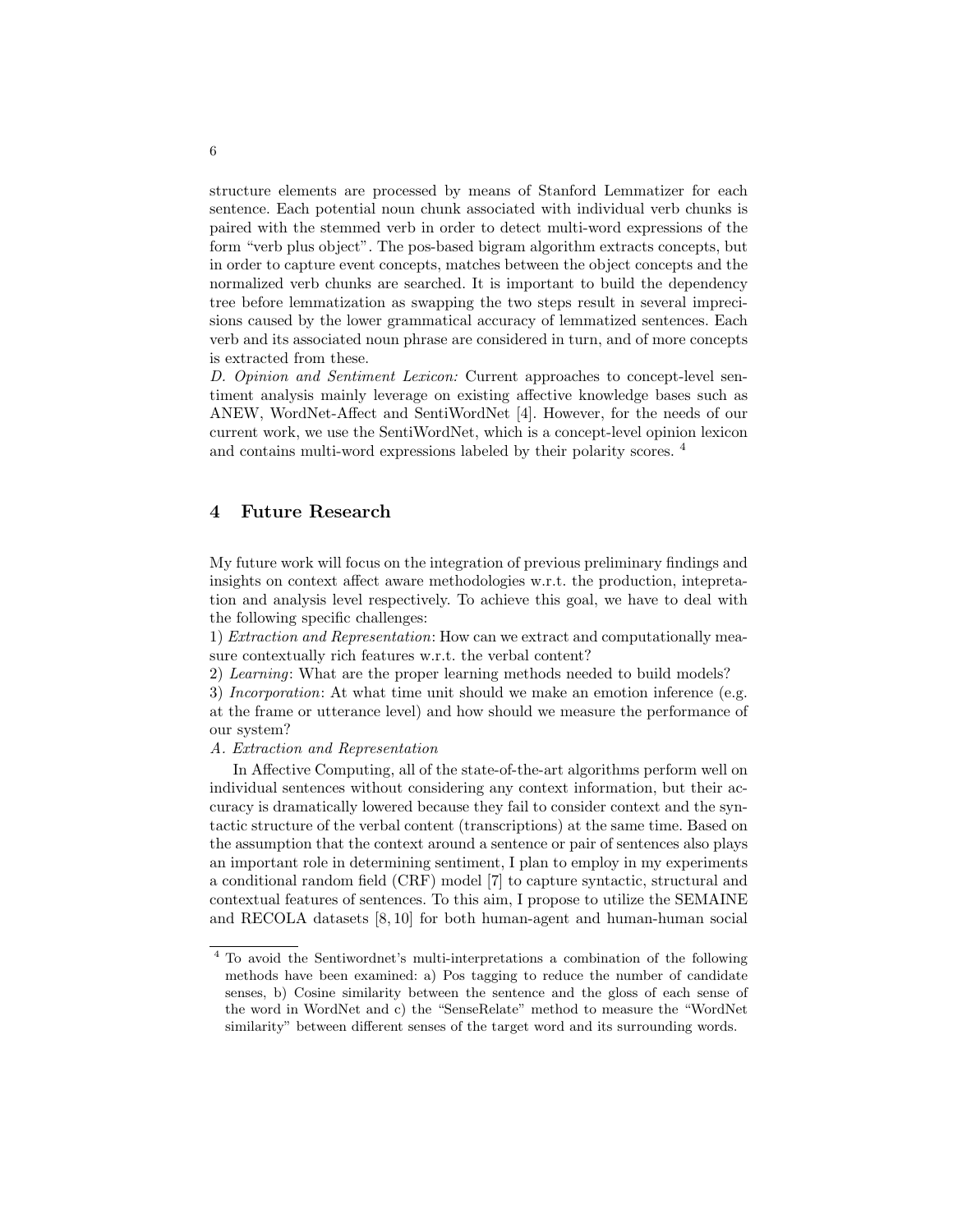and situational interactions<sup>5</sup>, as they provide continuous-time dimensional labels (valence-activation dimensional space).

#### B. Learning

In the learning stage, I plan to use discriminative learning methods and learn patterns of contextual emotion-specific segments in a supervised manner. My hypotesis is that training contextual rich classification systems using segments lacking clarity may lead to lower analysis rates, and using only segments with high clarity will lead to improved performance as well as more efficient training due to the decrease in training data. I will first extract contextual rich audiovisual descriptors of the above mentioned emotional corpora [8, 10] and then I will utilize these "socially contextually rich" segments with consistent emotional cues and their emotional labels to train a discriminative model. In the case of the RECOLA dataset, in which only the first 5 minutes have been annotated, I will use the active learning method to build classifiers using less tarining data for expanding labeled data pool.

## C. Incorporation

Finally, the goal at the interpretation stage is to show that incorporating context can both improve the system's performance and disambiguate multimodal behaviors. To this aim, I propose to first identify "socially contextually rich" segments of the test data and incorporate emotion at the segment level using the learned weights of discriminative models. I plan to conduct both classification and regression tasks. I hypothesize that the classification of the "socially contextually rich" segments can increase the regression of all the data, since the captured and longer-range information may be more useful. I will predict continuouas-valued labels in dimensional space using regression models such as Support Vector Regression. Also, I will cluster and define new emotion classes from the dimensional labels and identify classes using Support Vector Machines (SVM). The SVM outputs will be combined to infer dimensional space outputs.

# 5 Conclusion

In this paper, we point out the motivation and importance of identifying or defining the incorporation of context in Affective Computing systems, especially when the disambiguation of a multimodal behavior depends on the contextual interactional setting. Afterwards, we propose the context incorporation framework based on semantic concept detection, extraction enrichment and representation in cognitive estimation. And finally, we provide relevant analysis and conclude to future work that needs to be developed. In future work, we would like to explore the interpretation of contextual effects on affect production, interpretation and analysis respectively.

<sup>&</sup>lt;sup>5</sup> In the SEMAINE corpus, situation is determined by the user's response while in RECOLA corpus the situational context is defined by the roles during the collaboratorive, intensive and interactional task.